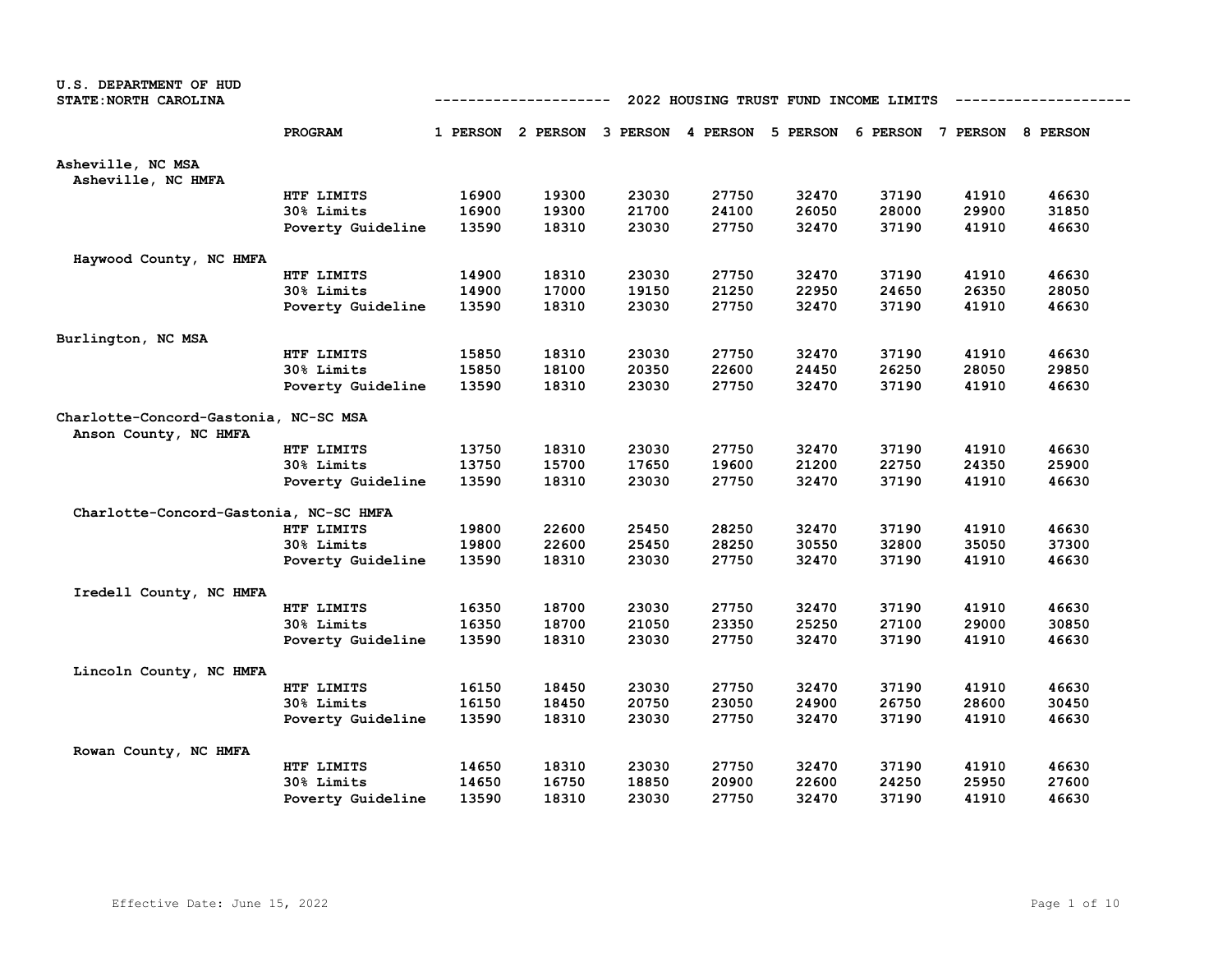| U.S. DEPARTMENT OF HUD                        |                   |                                                      |                            |       |          |          |       |                            |       |  |  |
|-----------------------------------------------|-------------------|------------------------------------------------------|----------------------------|-------|----------|----------|-------|----------------------------|-------|--|--|
| STATE: NORTH CAROLINA                         |                   | 2022 HOUSING TRUST FUND INCOME LIMITS<br>----------- |                            |       |          |          |       |                            |       |  |  |
|                                               | PROGRAM           |                                                      | 1 PERSON 2 PERSON 3 PERSON |       | 4 PERSON | 5 PERSON |       | 6 PERSON 7 PERSON 8 PERSON |       |  |  |
| Durham-Chapel Hill, NC MSA                    |                   |                                                      |                            |       |          |          |       |                            |       |  |  |
| Durham-Chapel Hill, NC HMFA                   |                   |                                                      |                            |       |          |          |       |                            |       |  |  |
|                                               | HTF LIMITS        | 20100                                                | 22950                      | 25800 | 28650    | 32470    | 37190 | 41910                      | 46630 |  |  |
|                                               | 30% Limits        | 20100                                                | 22950                      | 25800 | 28650    | 30950    | 33250 | 35550                      | 37850 |  |  |
|                                               | Poverty Guideline | 13590                                                | 18310                      | 23030 | 27750    | 32470    | 37190 | 41910                      | 46630 |  |  |
| Granville County, NC HMFA                     |                   |                                                      |                            |       |          |          |       |                            |       |  |  |
|                                               | HTF LIMITS        | 15750                                                | 18310                      | 23030 | 27750    | 32470    | 37190 | 41910                      | 46630 |  |  |
|                                               | 30% Limits        | 15750                                                | 18000                      | 20250 | 22450    | 24250    | 26050 | 27850                      | 29650 |  |  |
|                                               | Poverty Guideline | 13590                                                | 18310                      | 23030 | 27750    | 32470    | 37190 | 41910                      | 46630 |  |  |
| Person County, NC HMFA                        |                   |                                                      |                            |       |          |          |       |                            |       |  |  |
|                                               | HTF LIMITS        | 14900                                                | 18310                      | 23030 | 27750    | 32470    | 37190 | 41910                      | 46630 |  |  |
|                                               | 30% Limits        | 14900                                                | 17000                      | 19150 | 21250    | 22950    | 24650 | 26350                      | 28050 |  |  |
|                                               | Poverty Guideline | 13590                                                | 18310                      | 23030 | 27750    | 32470    | 37190 | 41910                      | 46630 |  |  |
| Fayetteville, NC MSA<br>Fayetteville, NC HMFA |                   |                                                      |                            |       |          |          |       |                            |       |  |  |
|                                               | HTF LIMITS        | 14000                                                | 18310                      | 23030 | 27750    | 32470    | 37190 | 41910                      | 46630 |  |  |
|                                               | 30% Limits        | 14000                                                | 16000                      | 18000 | 20000    | 21600    | 23200 | 24800                      | 26400 |  |  |
|                                               | Poverty Guideline | 13590                                                | 18310                      | 23030 | 27750    | 32470    | 37190 | 41910                      | 46630 |  |  |
| Harnett County, NC HMFA                       |                   |                                                      |                            |       |          |          |       |                            |       |  |  |
|                                               | HTF LIMITS        | 14800                                                | 18310                      | 23030 | 27750    | 32470    | 37190 | 41910                      | 46630 |  |  |
|                                               | 30% Limits        | 14800                                                | 16900                      | 19000 | 21100    | 22800    | 24500 | 26200                      | 27900 |  |  |
|                                               | Poverty Guideline | 13590                                                | 18310                      | 23030 | 27750    | 32470    | 37190 | 41910                      | 46630 |  |  |
| Hoke County, NC HMFA                          |                   |                                                      |                            |       |          |          |       |                            |       |  |  |
|                                               | HTF LIMITS        | 13750                                                | 18310                      | 23030 | 27750    | 32470    | 37190 | 41910                      | 46630 |  |  |
|                                               | 30% Limits        | 13750                                                | 15700                      | 17650 | 19600    | 21200    | 22750 | 24350                      | 25900 |  |  |
|                                               | Poverty Guideline | 13590                                                | 18310                      | 23030 | 27750    | 32470    | 37190 | 41910                      | 46630 |  |  |
| Goldsboro, NC MSA                             |                   |                                                      |                            |       |          |          |       |                            |       |  |  |
|                                               | HTF LIMITS        | 13750                                                | 18310                      | 23030 | 27750    | 32470    | 37190 | 41910                      | 46630 |  |  |
|                                               | 30% Limits        | 13750                                                | 15700                      | 17650 | 19600    | 21200    | 22750 | 24350                      | 25900 |  |  |
|                                               | Poverty Guideline | 13590                                                | 18310                      | 23030 | 27750    | 32470    | 37190 | 41910                      | 46630 |  |  |
| Greensboro-High Point, NC MSA                 |                   |                                                      |                            |       |          |          |       |                            |       |  |  |
| Greensboro-High Point, NC HMFA                |                   |                                                      |                            |       |          |          |       |                            |       |  |  |
|                                               | HTF LIMITS        | 15350                                                | 18310                      | 23030 | 27750    | 32470    | 37190 | 41910                      | 46630 |  |  |
|                                               | 30% Limits        | 15350                                                | 17550                      | 19750 | 21900    | 23700    | 25450 | 27200                      | 28950 |  |  |
|                                               | Poverty Guideline | 13590                                                | 18310                      | 23030 | 27750    | 32470    | 37190 | 41910                      | 46630 |  |  |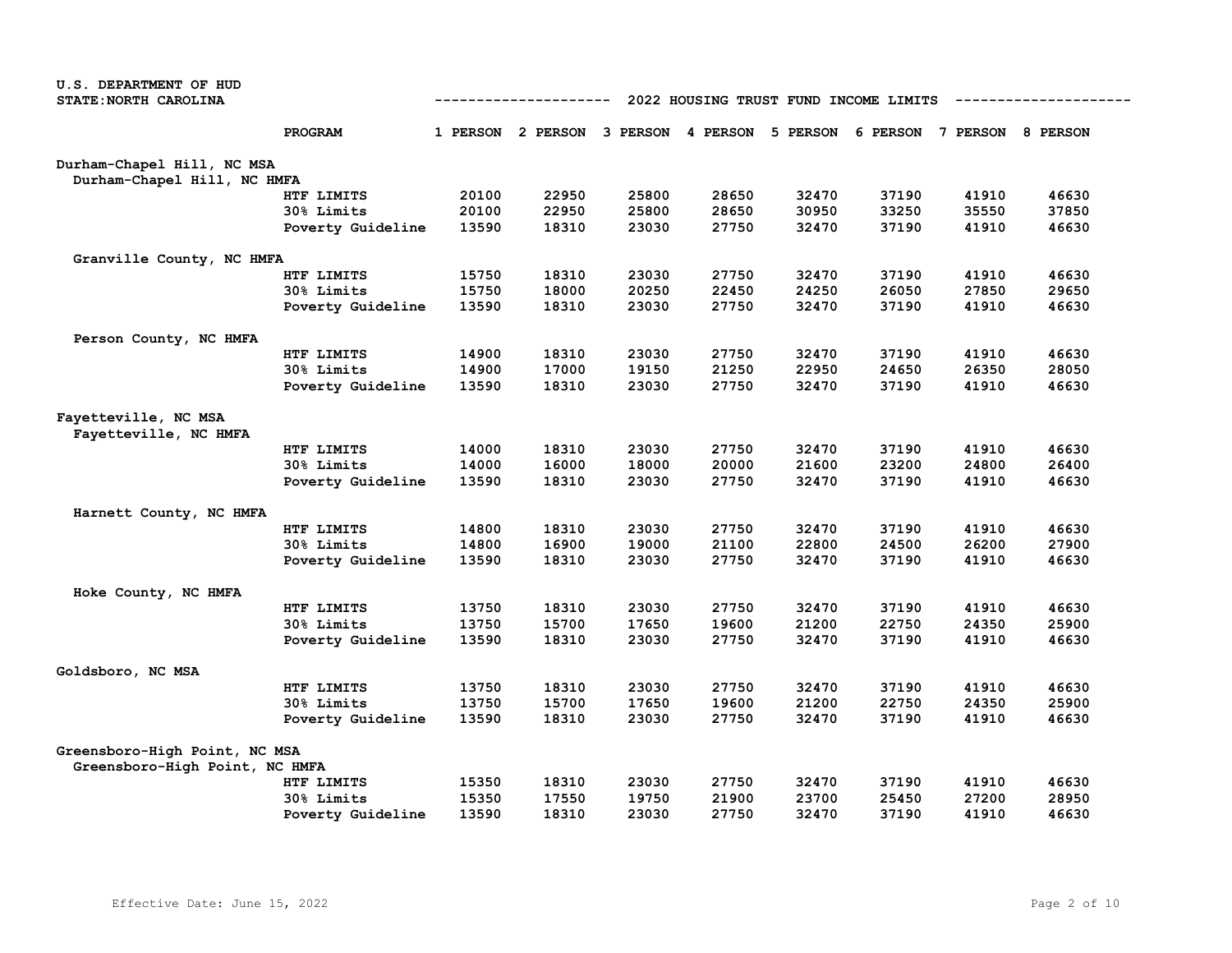| U.S. DEPARTMENT OF HUD                        |                                                      |       |                                                                         |       |       |       |       |       |       |  |  |
|-----------------------------------------------|------------------------------------------------------|-------|-------------------------------------------------------------------------|-------|-------|-------|-------|-------|-------|--|--|
| STATE: NORTH CAROLINA                         | -----------<br>2022 HOUSING TRUST FUND INCOME LIMITS |       |                                                                         |       |       |       |       |       |       |  |  |
|                                               | PROGRAM                                              |       | 1 PERSON 2 PERSON 3 PERSON 4 PERSON 5 PERSON 6 PERSON 7 PERSON 8 PERSON |       |       |       |       |       |       |  |  |
| Rockingham County, NC HMFA                    |                                                      |       |                                                                         |       |       |       |       |       |       |  |  |
|                                               | HTF LIMITS                                           | 13750 | 18310                                                                   | 23030 | 27750 | 32470 | 37190 | 41910 | 46630 |  |  |
|                                               | 30% Limits                                           | 13750 | 15700                                                                   | 17650 | 19600 | 21200 | 22750 | 24350 | 25900 |  |  |
|                                               | Poverty Guideline                                    | 13590 | 18310                                                                   | 23030 | 27750 | 32470 | 37190 | 41910 | 46630 |  |  |
| Greenville, NC MSA                            |                                                      |       |                                                                         |       |       |       |       |       |       |  |  |
|                                               | HTF LIMITS                                           | 14900 | 18310                                                                   | 23030 | 27750 | 32470 | 37190 | 41910 | 46630 |  |  |
|                                               | 30% Limits                                           | 14900 | 17000                                                                   | 19150 | 21250 | 22950 | 24650 | 26350 | 28050 |  |  |
|                                               | Poverty Guideline                                    | 13590 | 18310                                                                   | 23030 | 27750 | 32470 | 37190 | 41910 | 46630 |  |  |
| Hickory-Lenoir-Morganton, NC MSA              |                                                      |       |                                                                         |       |       |       |       |       |       |  |  |
|                                               | HTF LIMITS                                           | 14150 | 18310                                                                   | 23030 | 27750 | 32470 | 37190 | 41910 | 46630 |  |  |
|                                               | 30% Limits                                           | 14150 | 16200                                                                   | 18200 | 20200 | 21850 | 23450 | 25050 | 26700 |  |  |
|                                               | Poverty Guideline                                    | 13590 | 18310                                                                   | 23030 | 27750 | 32470 | 37190 | 41910 | 46630 |  |  |
| Jacksonville, NC MSA                          |                                                      |       |                                                                         |       |       |       |       |       |       |  |  |
|                                               | HTF LIMITS                                           | 13950 | 18310                                                                   | 23030 | 27750 | 32470 | 37190 | 41910 | 46630 |  |  |
|                                               | 30% Limits                                           | 13950 | 15950                                                                   | 17950 | 19900 | 21500 | 23100 | 24700 | 26300 |  |  |
|                                               | Poverty Guideline                                    | 13590 | 18310                                                                   | 23030 | 27750 | 32470 | 37190 | 41910 | 46630 |  |  |
| Myrtle Beach-Conway-North Myrtle Beach, SC-NC |                                                      |       |                                                                         |       |       |       |       |       |       |  |  |
| Brunswick County, NC HMFA                     |                                                      |       |                                                                         |       |       |       |       |       |       |  |  |
|                                               | HTF LIMITS                                           | 17650 | 20150                                                                   | 23030 | 27750 | 32470 | 37190 | 41910 | 46630 |  |  |
|                                               | 30% Limits                                           | 17650 | 20150                                                                   | 22650 | 25150 | 27200 | 29200 | 31200 | 33200 |  |  |
|                                               | Poverty Guideline                                    | 13590 | 18310                                                                   | 23030 | 27750 | 32470 | 37190 | 41910 | 46630 |  |  |
| New Bern, NC MSA                              |                                                      |       |                                                                         |       |       |       |       |       |       |  |  |
| Craven County, NC HMFA                        |                                                      |       |                                                                         |       |       |       |       |       |       |  |  |
|                                               | HTF LIMITS                                           | 15000 | 18310                                                                   | 23030 | 27750 | 32470 | 37190 | 41910 | 46630 |  |  |
|                                               | 30% Limits                                           | 15000 | 17150                                                                   | 19300 | 21400 | 23150 | 24850 | 26550 | 28250 |  |  |
|                                               | Poverty Guideline                                    | 13590 | 18310                                                                   | 23030 | 27750 | 32470 | 37190 | 41910 | 46630 |  |  |
| Jones County, NC HMFA                         |                                                      |       |                                                                         |       |       |       |       |       |       |  |  |
|                                               | HTF LIMITS                                           | 13750 | 18310                                                                   | 23030 | 27750 | 32470 | 37190 | 41910 | 46630 |  |  |
|                                               | 30% Limits                                           | 13750 | 15700                                                                   | 17650 | 19600 | 21200 | 22750 | 24350 | 25900 |  |  |
|                                               | Poverty Guideline                                    | 13590 | 18310                                                                   | 23030 | 27750 | 32470 | 37190 | 41910 | 46630 |  |  |
| Pamlico County, NC HMFA                       |                                                      |       |                                                                         |       |       |       |       |       |       |  |  |
|                                               | HTF LIMITS                                           | 14250 | 18310                                                                   | 23030 | 27750 | 32470 | 37190 | 41910 | 46630 |  |  |
|                                               | 30% Limits                                           | 14250 | 16300                                                                   | 18350 | 20350 | 22000 | 23650 | 25250 | 26900 |  |  |
|                                               | Poverty Guideline                                    | 13590 | 18310                                                                   | 23030 | 27750 | 32470 | 37190 | 41910 | 46630 |  |  |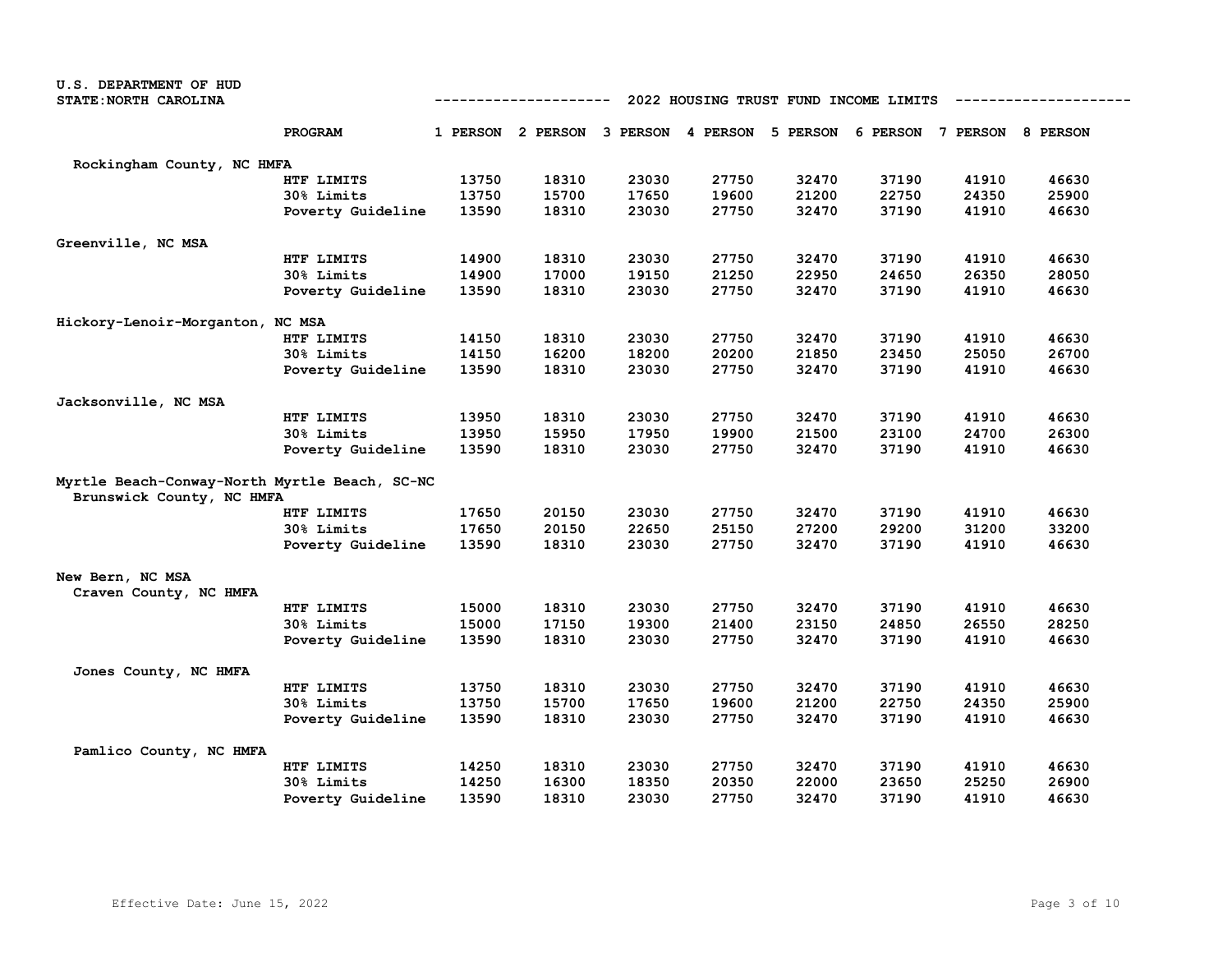| U.S. DEPARTMENT OF HUD                            |                   |       |                                                                         |       |       |                                       |       |       |       |
|---------------------------------------------------|-------------------|-------|-------------------------------------------------------------------------|-------|-------|---------------------------------------|-------|-------|-------|
| STATE: NORTH CAROLINA                             |                   |       | ----------                                                              |       |       | 2022 HOUSING TRUST FUND INCOME LIMITS |       |       |       |
|                                                   | <b>PROGRAM</b>    |       | 1 PERSON 2 PERSON 3 PERSON 4 PERSON 5 PERSON 6 PERSON 7 PERSON 8 PERSON |       |       |                                       |       |       |       |
| Raleigh, NC MSA                                   |                   |       |                                                                         |       |       |                                       |       |       |       |
|                                                   | HTF LIMITS        | 22500 | 25700                                                                   | 28900 | 32100 | 34700                                 | 37250 | 41910 | 46630 |
|                                                   | 30% Limits        | 22500 | 25700                                                                   | 28900 | 32100 | 34700                                 | 37250 | 39850 | 42400 |
|                                                   | Poverty Guideline | 13590 | 18310                                                                   | 23030 | 27750 | 32470                                 | 37190 | 41910 | 46630 |
| Rocky Mount, NC MSA                               |                   |       |                                                                         |       |       |                                       |       |       |       |
|                                                   | HTF LIMITS        | 14050 | 18310                                                                   | 23030 | 27750 | 32470                                 | 37190 | 41910 | 46630 |
|                                                   | 30% Limits        | 14050 | 16050                                                                   | 18050 | 20050 | 21700                                 | 23300 | 24900 | 26500 |
|                                                   | Poverty Guideline | 13590 | 18310                                                                   | 23030 | 27750 | 32470                                 | 37190 | 41910 | 46630 |
| Virginia Beach-Norfolk-Newport News, VA-NC MSA    |                   |       |                                                                         |       |       |                                       |       |       |       |
| Camden County, NC HMFA                            |                   |       |                                                                         |       |       |                                       |       |       |       |
|                                                   | HTF LIMITS        | 17700 | 20200                                                                   | 23030 | 27750 | 32470                                 | 37190 | 41910 | 46630 |
|                                                   | <b>30% Limits</b> | 17700 | 20200                                                                   | 22750 | 25250 | 27300                                 | 29300 | 31350 | 33350 |
|                                                   | Poverty Guideline | 13590 | 18310                                                                   | 23030 | 27750 | 32470                                 | 37190 | 41910 | 46630 |
| Gates County, NC HMFA                             |                   |       |                                                                         |       |       |                                       |       |       |       |
|                                                   | HTF LIMITS        | 14350 | 18310                                                                   | 23030 | 27750 | 32470                                 | 37190 | 41910 | 46630 |
|                                                   | 30% Limits        | 14350 | 16400                                                                   | 18450 | 20450 | 22100                                 | 23750 | 25400 | 27000 |
|                                                   | Poverty Guideline | 13590 | 18310                                                                   | 23030 | 27750 | 32470                                 | 37190 | 41910 | 46630 |
| Virginia Beach-Norfolk-Newport News, VA-NC HMFA   |                   |       |                                                                         |       |       |                                       |       |       |       |
|                                                   | HTF LIMITS        | 19650 | 22450                                                                   | 25250 | 28050 | 32470                                 | 37190 | 41910 | 46630 |
|                                                   | <b>30% Limits</b> | 19650 | 22450                                                                   | 25250 | 28050 | 30300                                 | 32550 | 34800 | 37050 |
|                                                   | Poverty Guideline | 13590 | 18310                                                                   | 23030 | 27750 | 32470                                 | 37190 | 41910 | 46630 |
| Wilmington, NC MSA<br>Pender County, NC HMFA      |                   |       |                                                                         |       |       |                                       |       |       |       |
|                                                   | HTF LIMITS        | 16450 | 18800                                                                   | 23030 | 27750 | 32470                                 | 37190 | 41910 | 46630 |
|                                                   | 30% Limits        | 16450 | 18800                                                                   | 21150 | 23500 | 25400                                 | 27300 | 29150 | 31050 |
|                                                   | Poverty Guideline | 13590 | 18310                                                                   | 23030 | 27750 | 32470                                 | 37190 | 41910 | 46630 |
| Wilmington, NC HMFA                               |                   |       |                                                                         |       |       |                                       |       |       |       |
|                                                   | HTF LIMITS        | 17900 | 20450                                                                   | 23030 | 27750 | 32470                                 | 37190 | 41910 | 46630 |
|                                                   | 30% Limits        | 17900 | 20450                                                                   | 23000 | 25550 | 27600                                 | 29650 | 31700 | 33750 |
|                                                   | Poverty Guideline | 13590 | 18310                                                                   | 23030 | 27750 | 32470                                 | 37190 | 41910 | 46630 |
| Winston-Salem, NC MSA<br>Davidson County, NC HMFA |                   |       |                                                                         |       |       |                                       |       |       |       |
|                                                   | HTF LIMITS        | 13750 | 18310                                                                   | 23030 | 27750 | 32470                                 | 37190 | 41910 | 46630 |
|                                                   | <b>30% Limits</b> | 13750 | 15700                                                                   | 17650 | 19600 | 21200                                 | 22750 | 24350 | 25900 |
|                                                   | Poverty Guideline | 13590 | 18310                                                                   | 23030 | 27750 | 32470                                 | 37190 | 41910 | 46630 |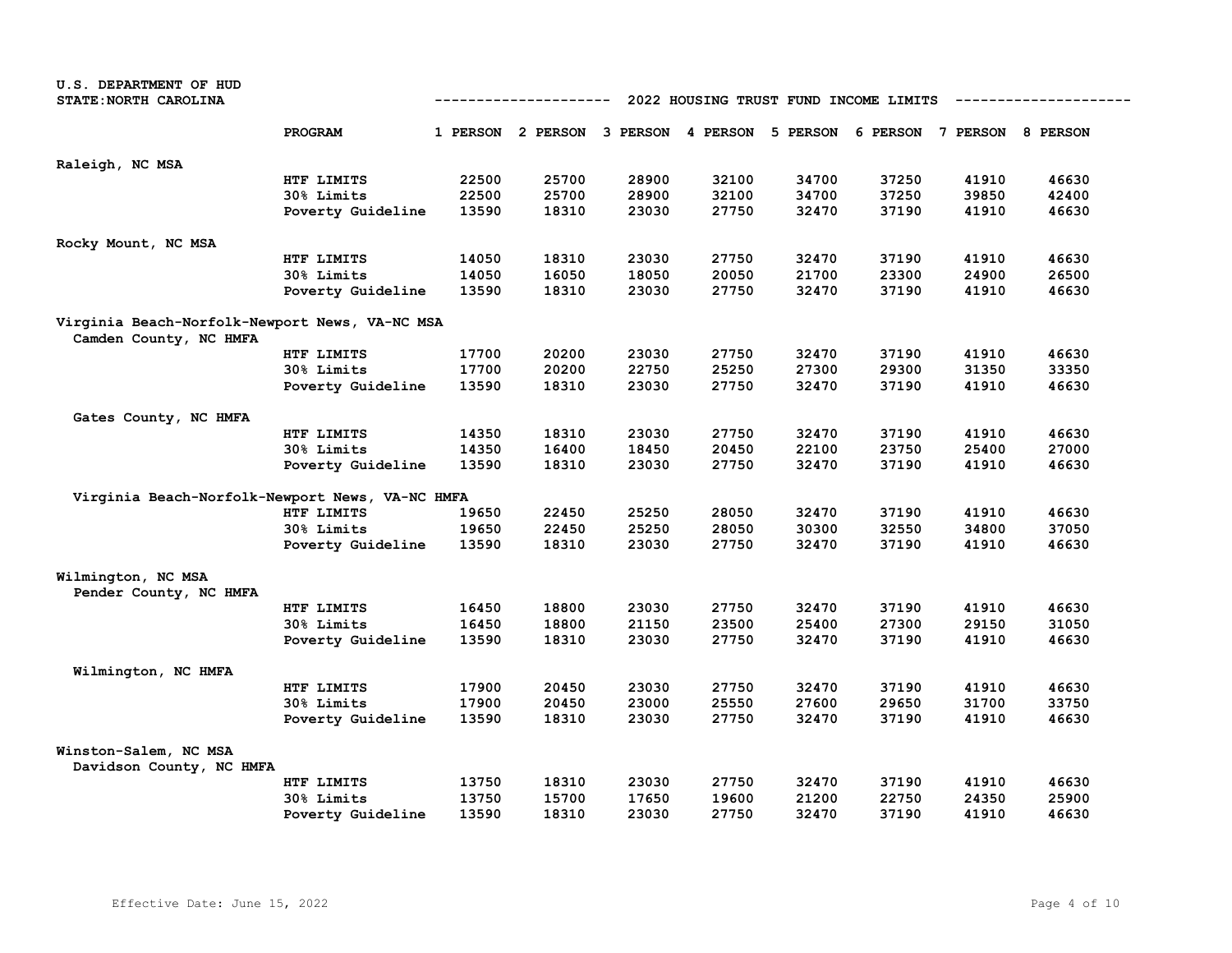| U.S. DEPARTMENT OF HUD |                                                                                                                                                        |       |       |       |       |       |       |       |       |  |  |
|------------------------|--------------------------------------------------------------------------------------------------------------------------------------------------------|-------|-------|-------|-------|-------|-------|-------|-------|--|--|
| STATE: NORTH CAROLINA  | 2022 HOUSING TRUST FUND INCOME LIMITS<br>-----------------<br>----------<br>1 PERSON 2 PERSON 3 PERSON 4 PERSON<br>5 PERSON 6 PERSON 7 PERSON 8 PERSON |       |       |       |       |       |       |       |       |  |  |
|                        | PROGRAM                                                                                                                                                |       |       |       |       |       |       |       |       |  |  |
| Winston-Salem, NC HMFA |                                                                                                                                                        |       |       |       |       |       |       |       |       |  |  |
|                        | HTF LIMITS                                                                                                                                             | 16200 | 18500 | 23030 | 27750 | 32470 | 37190 | 41910 | 46630 |  |  |
|                        | 30% Limits                                                                                                                                             | 16200 | 18500 | 20800 | 23100 | 24950 | 26800 | 28650 | 30500 |  |  |
|                        | Poverty Guideline                                                                                                                                      | 13590 | 18310 | 23030 | 27750 | 32470 | 37190 | 41910 | 46630 |  |  |
| Alleghany County, NC   |                                                                                                                                                        |       |       |       |       |       |       |       |       |  |  |
|                        | HTF LIMITS                                                                                                                                             | 13750 | 18310 | 23030 | 27750 | 32470 | 37190 | 41910 | 46630 |  |  |
|                        | 30% Limits                                                                                                                                             | 13750 | 15700 | 17650 | 19600 | 21200 | 22750 | 24350 | 25900 |  |  |
|                        | Poverty Guideline                                                                                                                                      | 13590 | 18310 | 23030 | 27750 | 32470 | 37190 | 41910 | 46630 |  |  |
| Ashe County, NC        |                                                                                                                                                        |       |       |       |       |       |       |       |       |  |  |
|                        | HTF LIMITS                                                                                                                                             | 13750 | 18310 | 23030 | 27750 | 32470 | 37190 | 41910 | 46630 |  |  |
|                        | 30% Limits                                                                                                                                             | 13750 | 15700 | 17650 | 19600 | 21200 | 22750 | 24350 | 25900 |  |  |
|                        | Poverty Guideline                                                                                                                                      | 13590 | 18310 | 23030 | 27750 | 32470 | 37190 | 41910 | 46630 |  |  |
| Avery County, NC       |                                                                                                                                                        |       |       |       |       |       |       |       |       |  |  |
|                        | HTF LIMITS                                                                                                                                             | 13750 | 18310 | 23030 | 27750 | 32470 | 37190 | 41910 | 46630 |  |  |
|                        | 30% Limits                                                                                                                                             | 13750 | 15700 | 17650 | 19600 | 21200 | 22750 | 24350 | 25900 |  |  |
|                        | Poverty Guideline                                                                                                                                      | 13590 | 18310 | 23030 | 27750 | 32470 | 37190 | 41910 | 46630 |  |  |
| Beaufort County, NC    |                                                                                                                                                        |       |       |       |       |       |       |       |       |  |  |
|                        | HTF LIMITS                                                                                                                                             | 14050 | 18310 | 23030 | 27750 | 32470 | 37190 | 41910 | 46630 |  |  |
|                        | 30% Limits                                                                                                                                             | 14050 | 16050 | 18050 | 20050 | 21700 | 23300 | 24900 | 26500 |  |  |
|                        | Poverty Guideline                                                                                                                                      | 13590 | 18310 | 23030 | 27750 | 32470 | 37190 | 41910 | 46630 |  |  |
| Bertie County, NC      |                                                                                                                                                        |       |       |       |       |       |       |       |       |  |  |
|                        | HTF LIMITS                                                                                                                                             | 13750 | 18310 | 23030 | 27750 | 32470 | 37190 | 41910 | 46630 |  |  |
|                        | 30% Limits                                                                                                                                             | 13750 | 15700 | 17650 | 19600 | 21200 | 22750 | 24350 | 25900 |  |  |
|                        | Poverty Guideline                                                                                                                                      | 13590 | 18310 | 23030 | 27750 | 32470 | 37190 | 41910 | 46630 |  |  |
| Bladen County, NC      |                                                                                                                                                        |       |       |       |       |       |       |       |       |  |  |
|                        | HTF LIMITS                                                                                                                                             | 13750 | 18310 | 23030 | 27750 | 32470 | 37190 | 41910 | 46630 |  |  |
|                        | 30% Limits                                                                                                                                             | 13750 | 15700 | 17650 | 19600 | 21200 | 22750 | 24350 | 25900 |  |  |
|                        | Poverty Guideline                                                                                                                                      | 13590 | 18310 | 23030 | 27750 | 32470 | 37190 | 41910 | 46630 |  |  |
| Carteret County, NC    |                                                                                                                                                        |       |       |       |       |       |       |       |       |  |  |
|                        | HTF LIMITS                                                                                                                                             | 16750 | 19150 | 23030 | 27750 | 32470 | 37190 | 41910 | 46630 |  |  |
|                        | 30% Limits                                                                                                                                             | 16750 | 19150 | 21550 | 23900 | 25850 | 27750 | 29650 | 31550 |  |  |
|                        | Poverty Guideline                                                                                                                                      | 13590 | 18310 | 23030 | 27750 | 32470 | 37190 | 41910 | 46630 |  |  |
| Caswell County, NC     |                                                                                                                                                        |       |       |       |       |       |       |       |       |  |  |
|                        | HTF LIMITS                                                                                                                                             | 14050 | 18310 | 23030 | 27750 | 32470 | 37190 | 41910 | 46630 |  |  |
|                        | 30% Limits                                                                                                                                             | 14050 | 16050 | 18050 | 20050 | 21700 | 23300 | 24900 | 26500 |  |  |
|                        | Poverty Guideline                                                                                                                                      | 13590 | 18310 | 23030 | 27750 | 32470 | 37190 | 41910 | 46630 |  |  |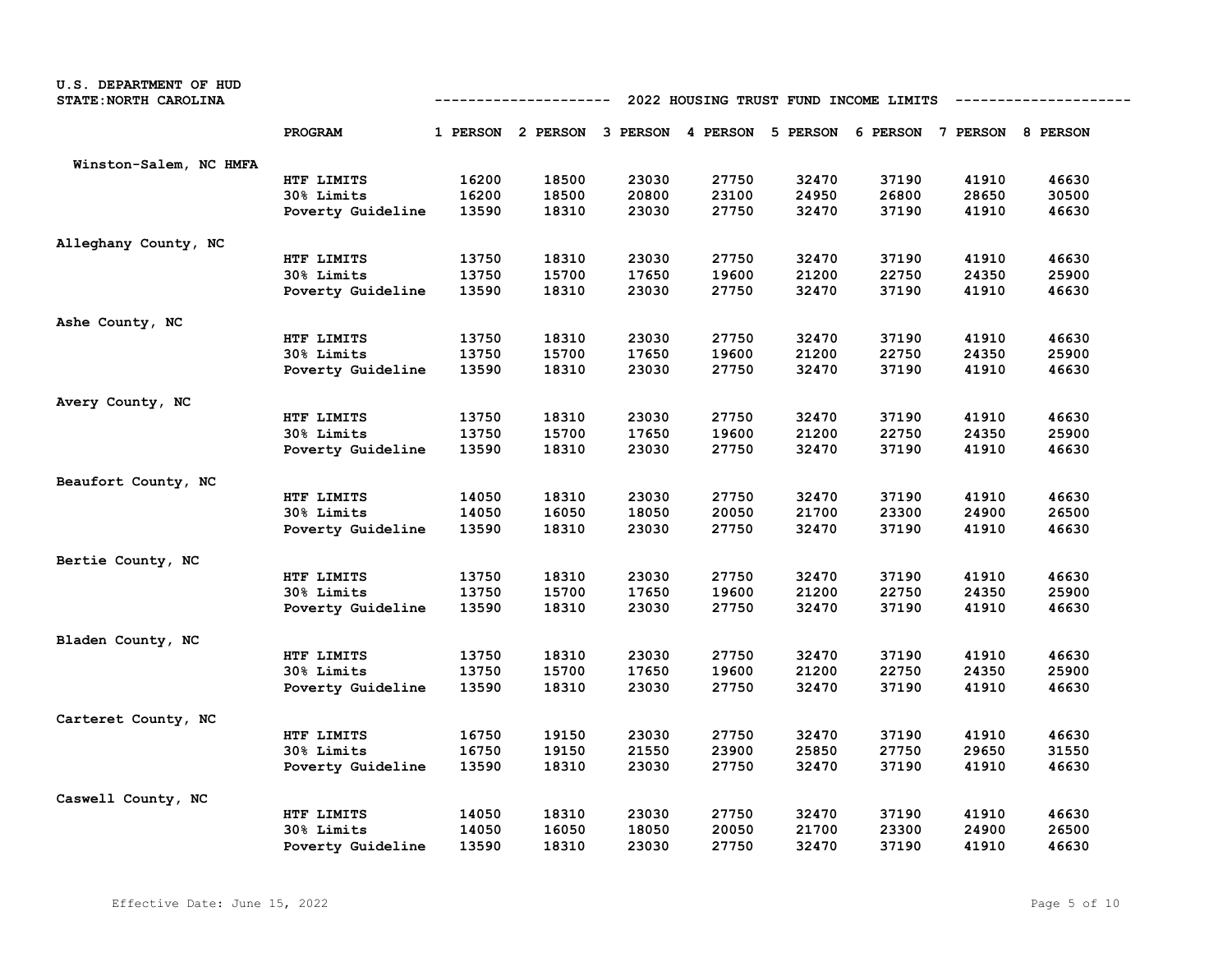| U.S. DEPARTMENT OF HUD<br>STATE: NORTH CAROLINA |                   | 2022 HOUSING TRUST FUND INCOME LIMITS<br>----------- |                                                                         |       |       |       |       |       |       |  |
|-------------------------------------------------|-------------------|------------------------------------------------------|-------------------------------------------------------------------------|-------|-------|-------|-------|-------|-------|--|
|                                                 | PROGRAM           |                                                      | 1 PERSON 2 PERSON 3 PERSON 4 PERSON 5 PERSON 6 PERSON 7 PERSON 8 PERSON |       |       |       |       |       |       |  |
| Cherokee County, NC                             |                   |                                                      |                                                                         |       |       |       |       |       |       |  |
|                                                 | HTF LIMITS        | 13750                                                | 18310                                                                   | 23030 | 27750 | 32470 | 37190 | 41910 | 46630 |  |
|                                                 | 30% Limits        | 13750                                                | 15700                                                                   | 17650 | 19600 | 21200 | 22750 | 24350 | 25900 |  |
|                                                 | Poverty Guideline | 13590                                                | 18310                                                                   | 23030 | 27750 | 32470 | 37190 | 41910 | 46630 |  |
| Chowan County, NC                               |                   |                                                      |                                                                         |       |       |       |       |       |       |  |
|                                                 | HTF LIMITS        | 13750                                                | 18310                                                                   | 23030 | 27750 | 32470 | 37190 | 41910 | 46630 |  |
|                                                 | 30% Limits        | 13750                                                | 15700                                                                   | 17650 | 19600 | 21200 | 22750 | 24350 | 25900 |  |
|                                                 | Poverty Guideline | 13590                                                | 18310                                                                   | 23030 | 27750 | 32470 | 37190 | 41910 | 46630 |  |
| Clay County, NC                                 |                   |                                                      |                                                                         |       |       |       |       |       |       |  |
|                                                 | HTF LIMITS        | 13750                                                | 18310                                                                   | 23030 | 27750 | 32470 | 37190 | 41910 | 46630 |  |
|                                                 | 30% Limits        | 13750                                                | 15700                                                                   | 17650 | 19600 | 21200 | 22750 | 24350 | 25900 |  |
|                                                 | Poverty Guideline | 13590                                                | 18310                                                                   | 23030 | 27750 | 32470 | 37190 | 41910 | 46630 |  |
| Cleveland County, NC                            |                   |                                                      |                                                                         |       |       |       |       |       |       |  |
|                                                 | HTF LIMITS        | 13750                                                | 18310                                                                   | 23030 | 27750 | 32470 | 37190 | 41910 | 46630 |  |
|                                                 | 30% Limits        | 13750                                                | 15700                                                                   | 17650 | 19600 | 21200 | 22750 | 24350 | 25900 |  |
|                                                 | Poverty Guideline | 13590                                                | 18310                                                                   | 23030 | 27750 | 32470 | 37190 | 41910 | 46630 |  |
| Columbus County, NC                             |                   |                                                      |                                                                         |       |       |       |       |       |       |  |
|                                                 | HTF LIMITS        | 13750                                                | 18310                                                                   | 23030 | 27750 | 32470 | 37190 | 41910 | 46630 |  |
|                                                 | 30% Limits        | 13750                                                | 15700                                                                   | 17650 | 19600 | 21200 | 22750 | 24350 | 25900 |  |
|                                                 | Poverty Guideline | 13590                                                | 18310                                                                   | 23030 | 27750 | 32470 | 37190 | 41910 | 46630 |  |
| Dare County, NC                                 |                   |                                                      |                                                                         |       |       |       |       |       |       |  |
|                                                 | HTF LIMITS        | 16600                                                | 18950                                                                   | 23030 | 27750 | 32470 | 37190 | 41910 | 46630 |  |
|                                                 | 30% Limits        | 16600                                                | 18950                                                                   | 21300 | 23650 | 25550 | 27450 | 29350 | 31250 |  |
|                                                 | Poverty Guideline | 13590                                                | 18310                                                                   | 23030 | 27750 | 32470 | 37190 | 41910 | 46630 |  |
| Duplin County, NC                               |                   |                                                      |                                                                         |       |       |       |       |       |       |  |
|                                                 | HTF LIMITS        | 13750                                                | 18310                                                                   | 23030 | 27750 | 32470 | 37190 | 41910 | 46630 |  |
|                                                 | 30% Limits        | 13750                                                | 15700                                                                   | 17650 | 19600 | 21200 | 22750 | 24350 | 25900 |  |
|                                                 | Poverty Guideline | 13590                                                | 18310                                                                   | 23030 | 27750 | 32470 | 37190 | 41910 | 46630 |  |
| Graham County, NC                               |                   |                                                      |                                                                         |       |       |       |       |       |       |  |
|                                                 | HTF LIMITS        | 13750                                                | 18310                                                                   | 23030 | 27750 | 32470 | 37190 | 41910 | 46630 |  |
|                                                 | 30% Limits        | 13750                                                | 15700                                                                   | 17650 | 19600 | 21200 | 22750 | 24350 | 25900 |  |
|                                                 | Poverty Guideline | 13590                                                | 18310                                                                   | 23030 | 27750 | 32470 | 37190 | 41910 | 46630 |  |
| Greene County, NC                               |                   |                                                      |                                                                         |       |       |       |       |       |       |  |
|                                                 | HTF LIMITS        | 13750                                                | 18310                                                                   | 23030 | 27750 | 32470 | 37190 | 41910 | 46630 |  |
|                                                 | 30% Limits        | 13750                                                | 15700                                                                   | 17650 | 19600 | 21200 | 22750 | 24350 | 25900 |  |
|                                                 | Poverty Guideline | 13590                                                | 18310                                                                   | 23030 | 27750 | 32470 | 37190 | 41910 | 46630 |  |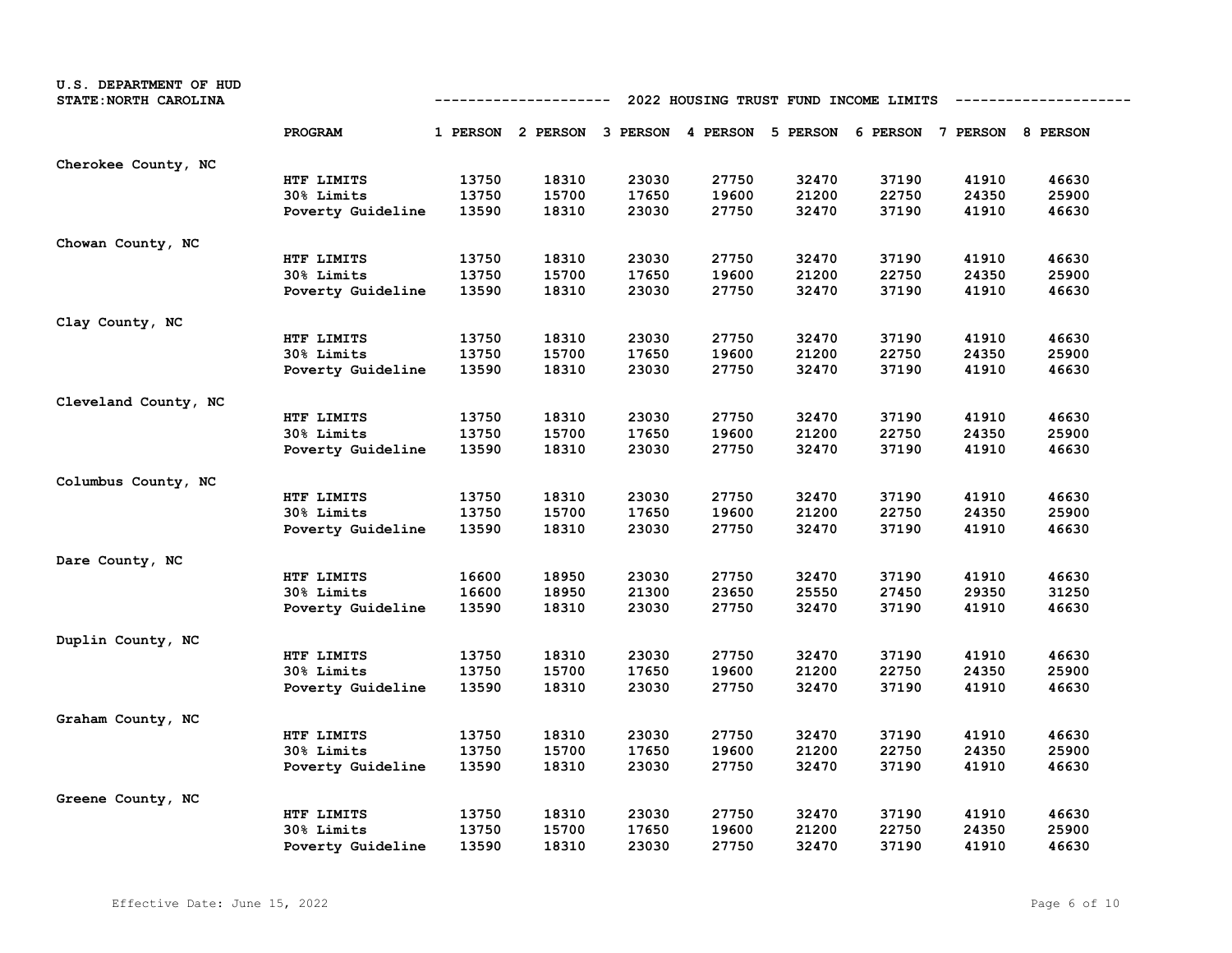| U.S. DEPARTMENT OF HUD<br>STATE: NORTH CAROLINA |                   | 2022 HOUSING TRUST FUND INCOME LIMITS<br>----------- |                                                                         |       |       |       |       |       |       |  |
|-------------------------------------------------|-------------------|------------------------------------------------------|-------------------------------------------------------------------------|-------|-------|-------|-------|-------|-------|--|
|                                                 | PROGRAM           |                                                      | 1 PERSON 2 PERSON 3 PERSON 4 PERSON 5 PERSON 6 PERSON 7 PERSON 8 PERSON |       |       |       |       |       |       |  |
| Halifax County, NC                              |                   |                                                      |                                                                         |       |       |       |       |       |       |  |
|                                                 | HTF LIMITS        | 13750                                                | 18310                                                                   | 23030 | 27750 | 32470 | 37190 | 41910 | 46630 |  |
|                                                 | 30% Limits        | 13750                                                | 15700                                                                   | 17650 | 19600 | 21200 | 22750 | 24350 | 25900 |  |
|                                                 | Poverty Guideline | 13590                                                | 18310                                                                   | 23030 | 27750 | 32470 | 37190 | 41910 | 46630 |  |
| Hertford County, NC                             |                   |                                                      |                                                                         |       |       |       |       |       |       |  |
|                                                 | HTF LIMITS        | 13750                                                | 18310                                                                   | 23030 | 27750 | 32470 | 37190 | 41910 | 46630 |  |
|                                                 | 30% Limits        | 13750                                                | 15700                                                                   | 17650 | 19600 | 21200 | 22750 | 24350 | 25900 |  |
|                                                 | Poverty Guideline | 13590                                                | 18310                                                                   | 23030 | 27750 | 32470 | 37190 | 41910 | 46630 |  |
| Hyde County, NC                                 |                   |                                                      |                                                                         |       |       |       |       |       |       |  |
|                                                 | HTF LIMITS        | 13750                                                | 18310                                                                   | 23030 | 27750 | 32470 | 37190 | 41910 | 46630 |  |
|                                                 | 30% Limits        | 13750                                                | 15700                                                                   | 17650 | 19600 | 21200 | 22750 | 24350 | 25900 |  |
|                                                 | Poverty Guideline | 13590                                                | 18310                                                                   | 23030 | 27750 | 32470 | 37190 | 41910 | 46630 |  |
| Jackson County, NC                              |                   |                                                      |                                                                         |       |       |       |       |       |       |  |
|                                                 | HTF LIMITS        | 14500                                                | 18310                                                                   | 23030 | 27750 | 32470 | 37190 | 41910 | 46630 |  |
|                                                 | 30% Limits        | 14500                                                | 16550                                                                   | 18600 | 20650 | 22350 | 24000 | 25650 | 27300 |  |
|                                                 | Poverty Guideline | 13590                                                | 18310                                                                   | 23030 | 27750 | 32470 | 37190 | 41910 | 46630 |  |
| Lee County, NC                                  |                   |                                                      |                                                                         |       |       |       |       |       |       |  |
|                                                 | HTF LIMITS        | 14050                                                | 18310                                                                   | 23030 | 27750 | 32470 | 37190 | 41910 | 46630 |  |
|                                                 | 30% Limits        | 14050                                                | 16050                                                                   | 18050 | 20050 | 21700 | 23300 | 24900 | 26500 |  |
|                                                 | Poverty Guideline | 13590                                                | 18310                                                                   | 23030 | 27750 | 32470 | 37190 | 41910 | 46630 |  |
| Lenoir County, NC                               |                   |                                                      |                                                                         |       |       |       |       |       |       |  |
|                                                 | HTF LIMITS        | 13750                                                | 18310                                                                   | 23030 | 27750 | 32470 | 37190 | 41910 | 46630 |  |
|                                                 | 30% Limits        | 13750                                                | 15700                                                                   | 17650 | 19600 | 21200 | 22750 | 24350 | 25900 |  |
|                                                 | Poverty Guideline | 13590                                                | 18310                                                                   | 23030 | 27750 | 32470 | 37190 | 41910 | 46630 |  |
| Macon County, NC                                |                   |                                                      |                                                                         |       |       |       |       |       |       |  |
|                                                 | HTF LIMITS        | 13750                                                | 18310                                                                   | 23030 | 27750 | 32470 | 37190 | 41910 | 46630 |  |
|                                                 | 30% Limits        | 13750                                                | 15700                                                                   | 17650 | 19600 | 21200 | 22750 | 24350 | 25900 |  |
|                                                 | Poverty Guideline | 13590                                                | 18310                                                                   | 23030 | 27750 | 32470 | 37190 | 41910 | 46630 |  |
| Martin County, NC                               |                   |                                                      |                                                                         |       |       |       |       |       |       |  |
|                                                 | HTF LIMITS        | 13750                                                | 18310                                                                   | 23030 | 27750 | 32470 | 37190 | 41910 | 46630 |  |
|                                                 | 30% Limits        | 13750                                                | 15700                                                                   | 17650 | 19600 | 21200 | 22750 | 24350 | 25900 |  |
|                                                 | Poverty Guideline | 13590                                                | 18310                                                                   | 23030 | 27750 | 32470 | 37190 | 41910 | 46630 |  |
| McDowell County, NC                             |                   |                                                      |                                                                         |       |       |       |       |       |       |  |
|                                                 | HTF LIMITS        | 13750                                                | 18310                                                                   | 23030 | 27750 | 32470 | 37190 | 41910 | 46630 |  |
|                                                 | 30% Limits        | 13750                                                | 15700                                                                   | 17650 | 19600 | 21200 | 22750 | 24350 | 25900 |  |
|                                                 | Poverty Guideline | 13590                                                | 18310                                                                   | 23030 | 27750 | 32470 | 37190 | 41910 | 46630 |  |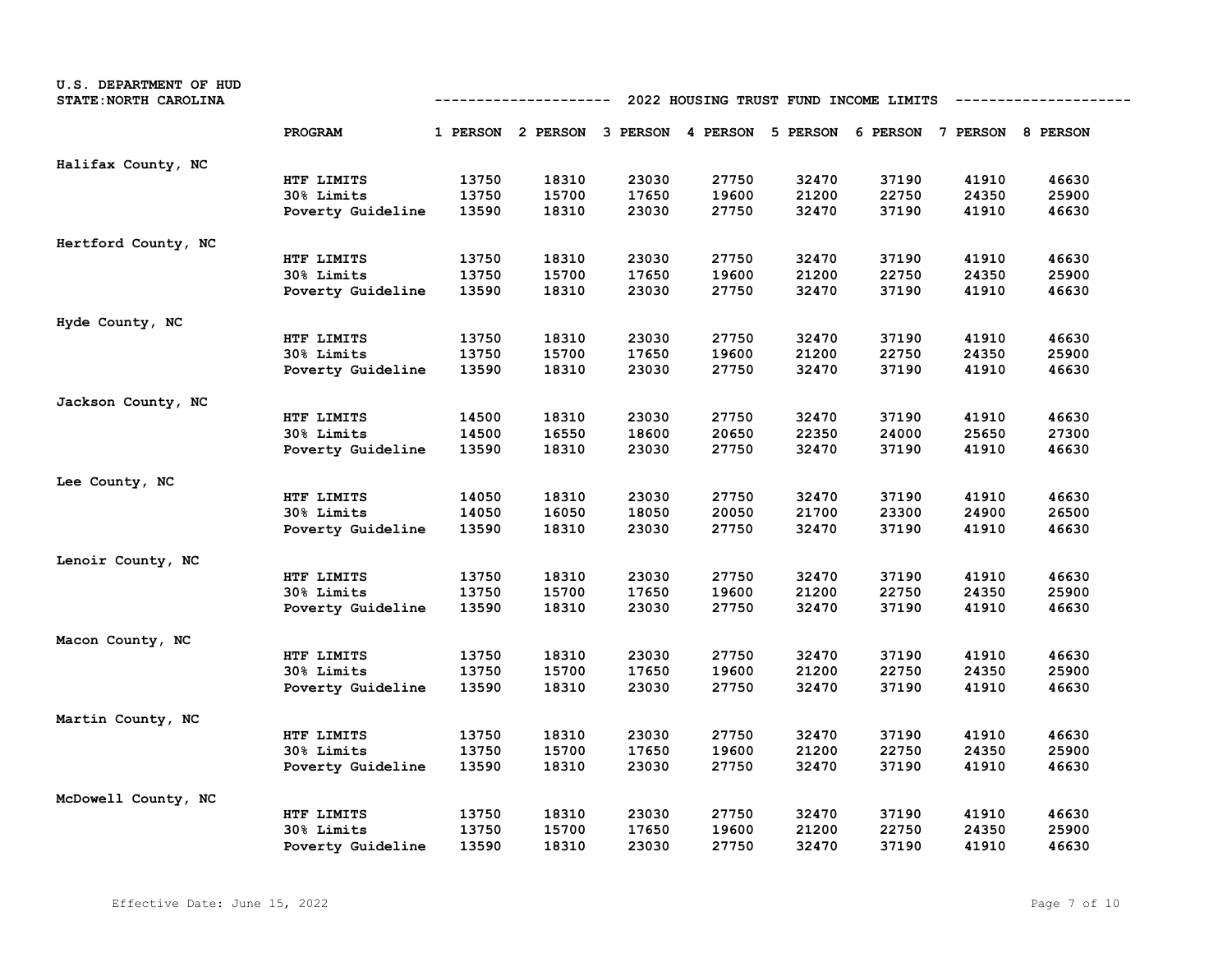| U.S. DEPARTMENT OF HUD<br>STATE: NORTH CAROLINA |                   | 2022 HOUSING TRUST FUND INCOME LIMITS<br>---------- |                                                                         |       |       |       |       |       |       |  |
|-------------------------------------------------|-------------------|-----------------------------------------------------|-------------------------------------------------------------------------|-------|-------|-------|-------|-------|-------|--|
|                                                 | PROGRAM           |                                                     | 1 PERSON 2 PERSON 3 PERSON 4 PERSON 5 PERSON 6 PERSON 7 PERSON 8 PERSON |       |       |       |       |       |       |  |
| Mitchell County, NC                             |                   |                                                     |                                                                         |       |       |       |       |       |       |  |
|                                                 | HTF LIMITS        | 13900                                               | 18310                                                                   | 23030 | 27750 | 32470 | 37190 | 41910 | 46630 |  |
|                                                 | 30% Limits        | 13900                                               | 15900                                                                   | 17900 | 19850 | 21450 | 23050 | 24650 | 26250 |  |
|                                                 | Poverty Guideline | 13590                                               | 18310                                                                   | 23030 | 27750 | 32470 | 37190 | 41910 | 46630 |  |
| Montgomery County, NC                           |                   |                                                     |                                                                         |       |       |       |       |       |       |  |
|                                                 | HTF LIMITS        | 13750                                               | 18310                                                                   | 23030 | 27750 | 32470 | 37190 | 41910 | 46630 |  |
|                                                 | 30% Limits        | 13750                                               | 15700                                                                   | 17650 | 19600 | 21200 | 22750 | 24350 | 25900 |  |
|                                                 | Poverty Guideline | 13590                                               | 18310                                                                   | 23030 | 27750 | 32470 | 37190 | 41910 | 46630 |  |
| Moore County, NC                                |                   |                                                     |                                                                         |       |       |       |       |       |       |  |
|                                                 | HTF LIMITS        | 18000                                               | 20550                                                                   | 23100 | 27750 | 32470 | 37190 | 41910 | 46630 |  |
|                                                 | 30% Limits        | 18000                                               | 20550                                                                   | 23100 | 25650 | 27750 | 29800 | 31850 | 33900 |  |
|                                                 | Poverty Guideline | 13590                                               | 18310                                                                   | 23030 | 27750 | 32470 | 37190 | 41910 | 46630 |  |
| Northampton County, NC                          |                   |                                                     |                                                                         |       |       |       |       |       |       |  |
|                                                 | HTF LIMITS        | 13750                                               | 18310                                                                   | 23030 | 27750 | 32470 | 37190 | 41910 | 46630 |  |
|                                                 | 30% Limits        | 13750                                               | 15700                                                                   | 17650 | 19600 | 21200 | 22750 | 24350 | 25900 |  |
|                                                 | Poverty Guideline | 13590                                               | 18310                                                                   | 23030 | 27750 | 32470 | 37190 | 41910 | 46630 |  |
| Pasquotank County, NC                           |                   |                                                     |                                                                         |       |       |       |       |       |       |  |
|                                                 | HTF LIMITS        | 15200                                               | 18310                                                                   | 23030 | 27750 | 32470 | 37190 | 41910 | 46630 |  |
|                                                 | 30% Limits        | 15200                                               | 17350                                                                   | 19500 | 21650 | 23400 | 25150 | 26850 | 28600 |  |
|                                                 | Poverty Guideline | 13590                                               | 18310                                                                   | 23030 | 27750 | 32470 | 37190 | 41910 | 46630 |  |
| Perquimans County, NC                           |                   |                                                     |                                                                         |       |       |       |       |       |       |  |
|                                                 | HTF LIMITS        | 13750                                               | 18310                                                                   | 23030 | 27750 | 32470 | 37190 | 41910 | 46630 |  |
|                                                 | 30% Limits        | 13750                                               | 15700                                                                   | 17650 | 19600 | 21200 | 22750 | 24350 | 25900 |  |
|                                                 | Poverty Guideline | 13590                                               | 18310                                                                   | 23030 | 27750 | 32470 | 37190 | 41910 | 46630 |  |
| Polk County, NC                                 |                   |                                                     |                                                                         |       |       |       |       |       |       |  |
|                                                 | HTF LIMITS        | 14050                                               | 18310                                                                   | 23030 | 27750 | 32470 | 37190 | 41910 | 46630 |  |
|                                                 | 30% Limits        | 14050                                               | 16050                                                                   | 18050 | 20050 | 21700 | 23300 | 24900 | 26500 |  |
|                                                 | Poverty Guideline | 13590                                               | 18310                                                                   | 23030 | 27750 | 32470 | 37190 | 41910 | 46630 |  |
| Richmond County, NC                             |                   |                                                     |                                                                         |       |       |       |       |       |       |  |
|                                                 | HTF LIMITS        | 13750                                               | 18310                                                                   | 23030 | 27750 | 32470 | 37190 | 41910 | 46630 |  |
|                                                 | 30% Limits        | 13750                                               | 15700                                                                   | 17650 | 19600 | 21200 | 22750 | 24350 | 25900 |  |
|                                                 | Poverty Guideline | 13590                                               | 18310                                                                   | 23030 | 27750 | 32470 | 37190 | 41910 | 46630 |  |
| Robeson County, NC                              |                   |                                                     |                                                                         |       |       |       |       |       |       |  |
|                                                 | HTF LIMITS        | 13750                                               | 18310                                                                   | 23030 | 27750 | 32470 | 37190 | 41910 | 46630 |  |
|                                                 | 30% Limits        | 13750                                               | 15700                                                                   | 17650 | 19600 | 21200 | 22750 | 24350 | 25900 |  |
|                                                 | Poverty Guideline | 13590                                               | 18310                                                                   | 23030 | 27750 | 32470 | 37190 | 41910 | 46630 |  |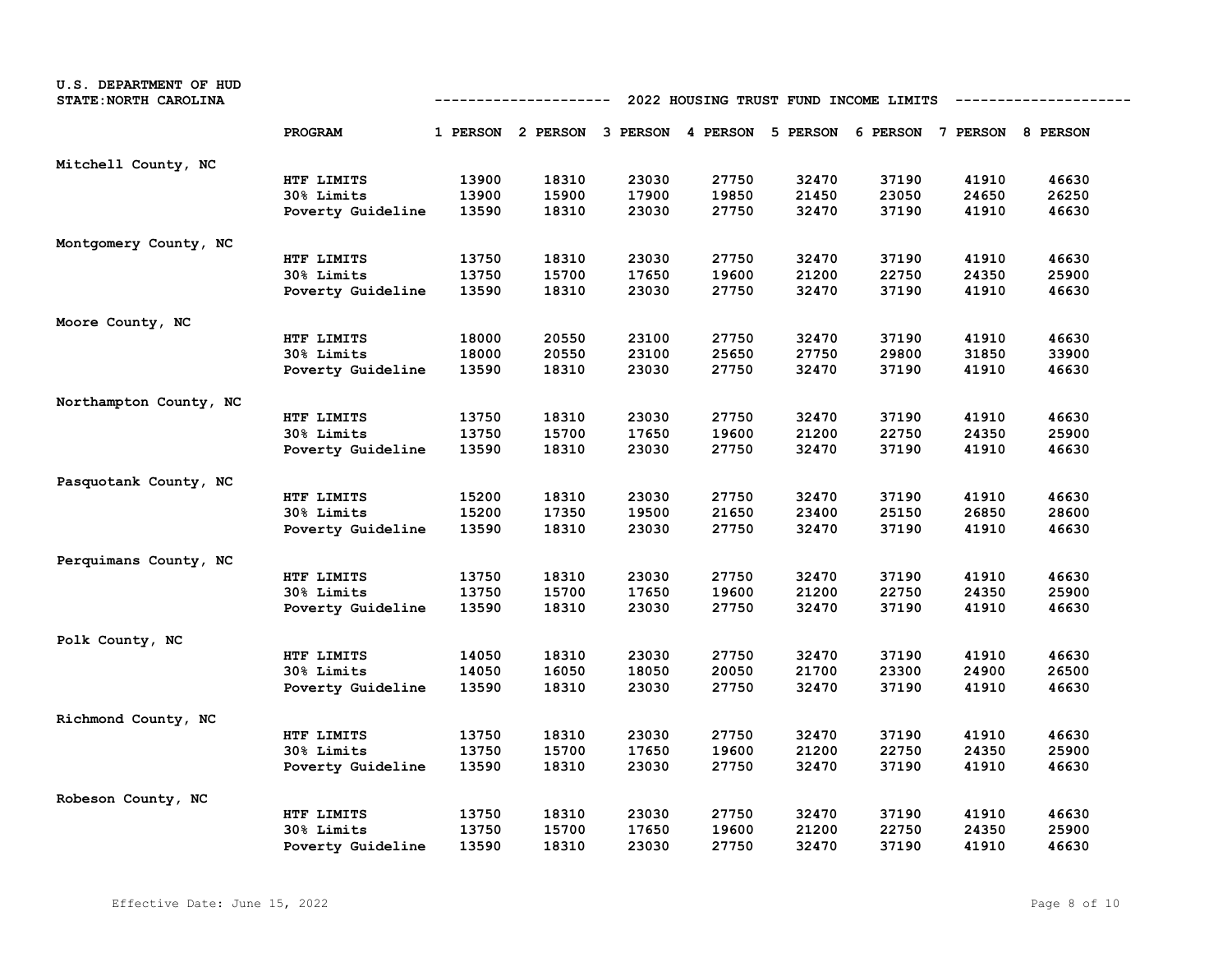| U.S. DEPARTMENT OF HUD<br>STATE: NORTH CAROLINA |                   | 2022 HOUSING TRUST FUND INCOME LIMITS<br>----------- |                                                                         |       |       |       |       |       |       |  |
|-------------------------------------------------|-------------------|------------------------------------------------------|-------------------------------------------------------------------------|-------|-------|-------|-------|-------|-------|--|
|                                                 | PROGRAM           |                                                      | 1 PERSON 2 PERSON 3 PERSON 4 PERSON 5 PERSON 6 PERSON 7 PERSON 8 PERSON |       |       |       |       |       |       |  |
| Rutherford County, NC                           |                   |                                                      |                                                                         |       |       |       |       |       |       |  |
|                                                 | HTF LIMITS        | 13750                                                | 18310                                                                   | 23030 | 27750 | 32470 | 37190 | 41910 | 46630 |  |
|                                                 | 30% Limits        | 13750                                                | 15700                                                                   | 17650 | 19600 | 21200 | 22750 | 24350 | 25900 |  |
|                                                 | Poverty Guideline | 13590                                                | 18310                                                                   | 23030 | 27750 | 32470 | 37190 | 41910 | 46630 |  |
| Sampson County, NC                              |                   |                                                      |                                                                         |       |       |       |       |       |       |  |
|                                                 | HTF LIMITS        | 13750                                                | 18310                                                                   | 23030 | 27750 | 32470 | 37190 | 41910 | 46630 |  |
|                                                 | 30% Limits        | 13750                                                | 15700                                                                   | 17650 | 19600 | 21200 | 22750 | 24350 | 25900 |  |
|                                                 | Poverty Guideline | 13590                                                | 18310                                                                   | 23030 | 27750 | 32470 | 37190 | 41910 | 46630 |  |
| Scotland County, NC                             |                   |                                                      |                                                                         |       |       |       |       |       |       |  |
|                                                 | HTF LIMITS        | 13750                                                | 18310                                                                   | 23030 | 27750 | 32470 | 37190 | 41910 | 46630 |  |
|                                                 | 30% Limits        | 13750                                                | 15700                                                                   | 17650 | 19600 | 21200 | 22750 | 24350 | 25900 |  |
|                                                 | Poverty Guideline | 13590                                                | 18310                                                                   | 23030 | 27750 | 32470 | 37190 | 41910 | 46630 |  |
| Stanly County, NC                               |                   |                                                      |                                                                         |       |       |       |       |       |       |  |
|                                                 | HTF LIMITS        | 14600                                                | 18310                                                                   | 23030 | 27750 | 32470 | 37190 | 41910 | 46630 |  |
|                                                 | 30% Limits        | 14600                                                | 16700                                                                   | 18800 | 20850 | 22550 | 24200 | 25900 | 27550 |  |
|                                                 | Poverty Guideline | 13590                                                | 18310                                                                   | 23030 | 27750 | 32470 | 37190 | 41910 | 46630 |  |
| Surry County, NC                                |                   |                                                      |                                                                         |       |       |       |       |       |       |  |
|                                                 | HTF LIMITS        | 14700                                                | 18310                                                                   | 23030 | 27750 | 32470 | 37190 | 41910 | 46630 |  |
|                                                 | 30% Limits        | 14700                                                | 16800                                                                   | 18900 | 20950 | 22650 | 24350 | 26000 | 27700 |  |
|                                                 | Poverty Guideline | 13590                                                | 18310                                                                   | 23030 | 27750 | 32470 | 37190 | 41910 | 46630 |  |
| Swain County, NC                                |                   |                                                      |                                                                         |       |       |       |       |       |       |  |
|                                                 | HTF LIMITS        | 13750                                                | 18310                                                                   | 23030 | 27750 | 32470 | 37190 | 41910 | 46630 |  |
|                                                 | 30% Limits        | 13750                                                | 15700                                                                   | 17650 | 19600 | 21200 | 22750 | 24350 | 25900 |  |
|                                                 | Poverty Guideline | 13590                                                | 18310                                                                   | 23030 | 27750 | 32470 | 37190 | 41910 | 46630 |  |
| Transylvania County, NC                         |                   |                                                      |                                                                         |       |       |       |       |       |       |  |
|                                                 | HTF LIMITS        | 13900                                                | 18310                                                                   | 23030 | 27750 | 32470 | 37190 | 41910 | 46630 |  |
|                                                 | 30% Limits        | 13900                                                | 15900                                                                   | 17900 | 19850 | 21450 | 23050 | 24650 | 26250 |  |
|                                                 | Poverty Guideline | 13590                                                | 18310                                                                   | 23030 | 27750 | 32470 | 37190 | 41910 | 46630 |  |
| Tyrrell County, NC                              |                   |                                                      |                                                                         |       |       |       |       |       |       |  |
|                                                 | HTF LIMITS        | 13750                                                | 18310                                                                   | 23030 | 27750 | 32470 | 37190 | 41910 | 46630 |  |
|                                                 | 30% Limits        | 13750                                                | 15700                                                                   | 17650 | 19600 | 21200 | 22750 | 24350 | 25900 |  |
|                                                 | Poverty Guideline | 13590                                                | 18310                                                                   | 23030 | 27750 | 32470 | 37190 | 41910 | 46630 |  |
| Vance County, NC                                |                   |                                                      |                                                                         |       |       |       |       |       |       |  |
|                                                 | HTF LIMITS        | 13750                                                | 18310                                                                   | 23030 | 27750 | 32470 | 37190 | 41910 | 46630 |  |
|                                                 | 30% Limits        | 13750                                                | 15700                                                                   | 17650 | 19600 | 21200 | 22750 | 24350 | 25900 |  |
|                                                 | Poverty Guideline | 13590                                                | 18310                                                                   | 23030 | 27750 | 32470 | 37190 | 41910 | 46630 |  |